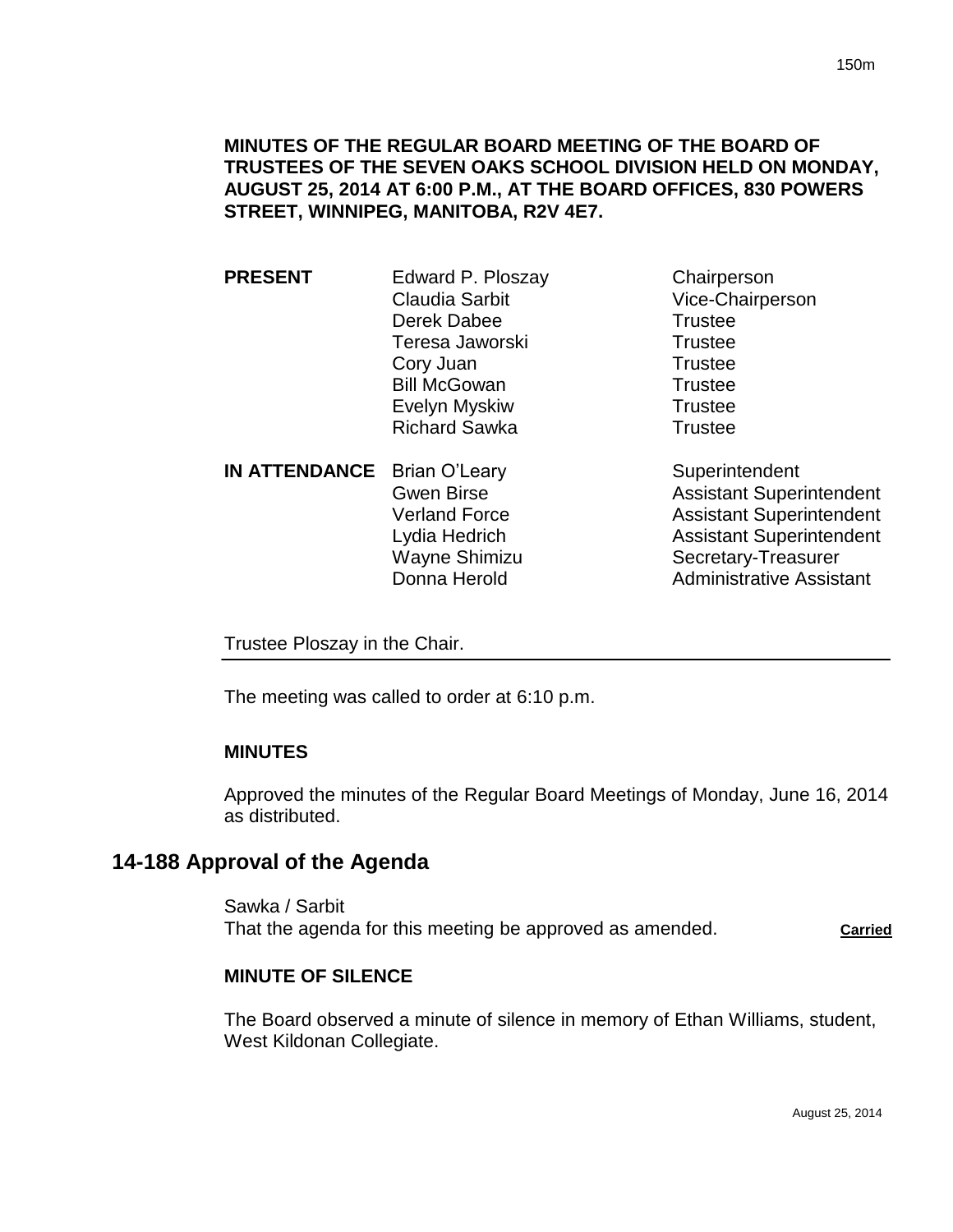# **14-189 Moved to Committee of the Whole at 6:14 p.m.**

Myskiw / Dabee That the Board move into Committee of the Whole. **Carried**

Trustee Sarbit in the Chair.

## **OFFICERS' REPORT**

- **Trustee Sawka reported on developments arising from SOTA collective** bargaining.
- Trustee Juan updated the Board on the CSBA Conference.

## **PERSONNEL REPORT**

# **14-190 Superintendents' Personnel Report**

McGowan / Juan That the Superintendents' Personnel Report be ratified. **Carried** Carried

## ADMINISTRATIVE APPOINTMENT

Jennifer Hughes was appointed to the position of Acting Vice-Principal, A. E. Wright Community School effective September 2, 2014 to December 19, 2014.

The following were appointed to Limited Teacher-General (term) contracts effective September 2, 2014 to June 30, 2015:

Joshua Bergmann (.50) Diana Bernardo (1.00) Christine Boniello (.50) Shannon Braun (1.00) Daniela Catanese (1.00) Devyn DeGagne (1.00) Alanna De Luca (.50) Melissa Denoon (1.00) Chantal Desmarais (1.00) Tara Ewanchuk (1.00) Cara Gulay (1.00) M. Jordann Harvey (1.00) Reanne Korade (1.00)

Brittany Lasko (.50) Michael McCheyne (.50) Talia Medwick (1.00) Nerisa Miao (1.00) Kamey Munsamy (1.00) Swati Prabhakar (1.00) Tanya Quintana (1.00) Danielle Savage (1.00) Alice Sherwin (1.00) Alyssa Talbot (1.00) Kelcie Terrick (1.00) Federico Vidad (1.00)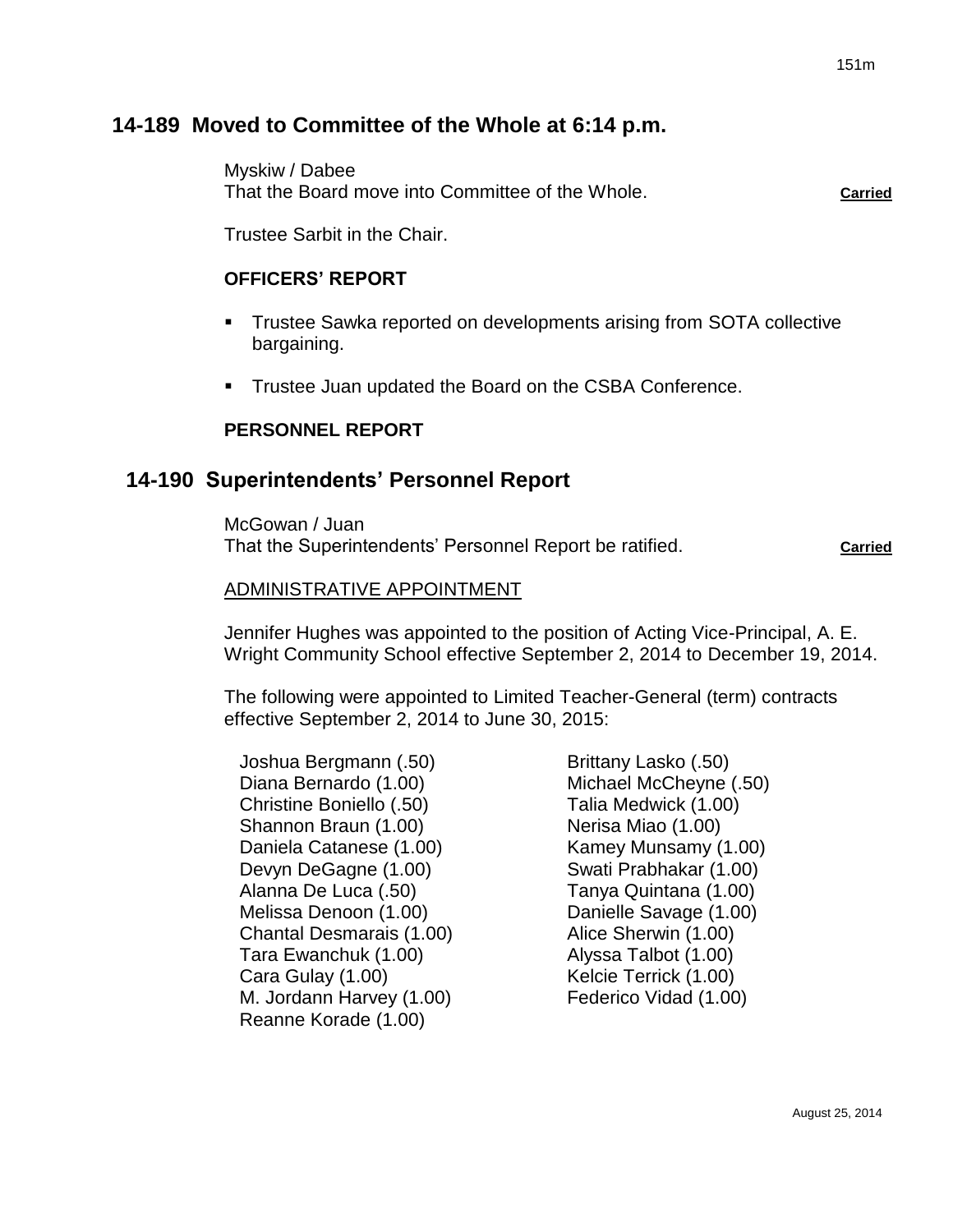## **PERSONNEL REPORT**

Stephen Barkman was appointed to a full-time (1.00) Limited Teacher-General (Term) contract effective September 2, 2014 to February 27, 2015.

Kayla Gagnon was appointed to a full-time (1.00) Limited Teacher-General (Term) contract effective September 2, 2014 to April 24, 2015.

Jaspal Hanjra was appointed to a part-time (.50) Limited Teacher-General (Term) contract effective September 2, 2014 to February 2, 2015.

Maribeth Tabanera was appointed to a full-time (1.00) Limited Teacher-General (Term) contract effective September 2, 2014 to January 30, 2015.

## CLINICIAN APPOINTMENT

Michelle Marlow was appointed to a full-time (1.00) Limited Teacher-General (Term) contract effective September 2, 2014 to June 30, 2015.

### SUBSTITUTE TEACHER APPOINTMENTS

Teachers on the attached list were appointed to Substitute Teacher contracts effective the 2014-2015 school year.

## TEACHER MATERNITY AND PARENTAL LEAVES

Crystal Cousins was granted maternity and parental leave effective July 20, 2014 to September 7, 2015.

Melissa Francis was granted maternity and parental leave effective November 3, 2014 to November 3, 2015.

Chenelle Labossiere was granted maternity and parental leave effective September 8, 2014 to September 7, 2015.

Suzy Martins was granted maternity and parental leave effective September 19, 2014 to September 20, 2015.

## EDUCATIONAL ASSISTANT APPOINTMENT

Chantelle Krueger was appointed to a full-time (6.5 hours per day) educational assistant position effective September 2, 2014.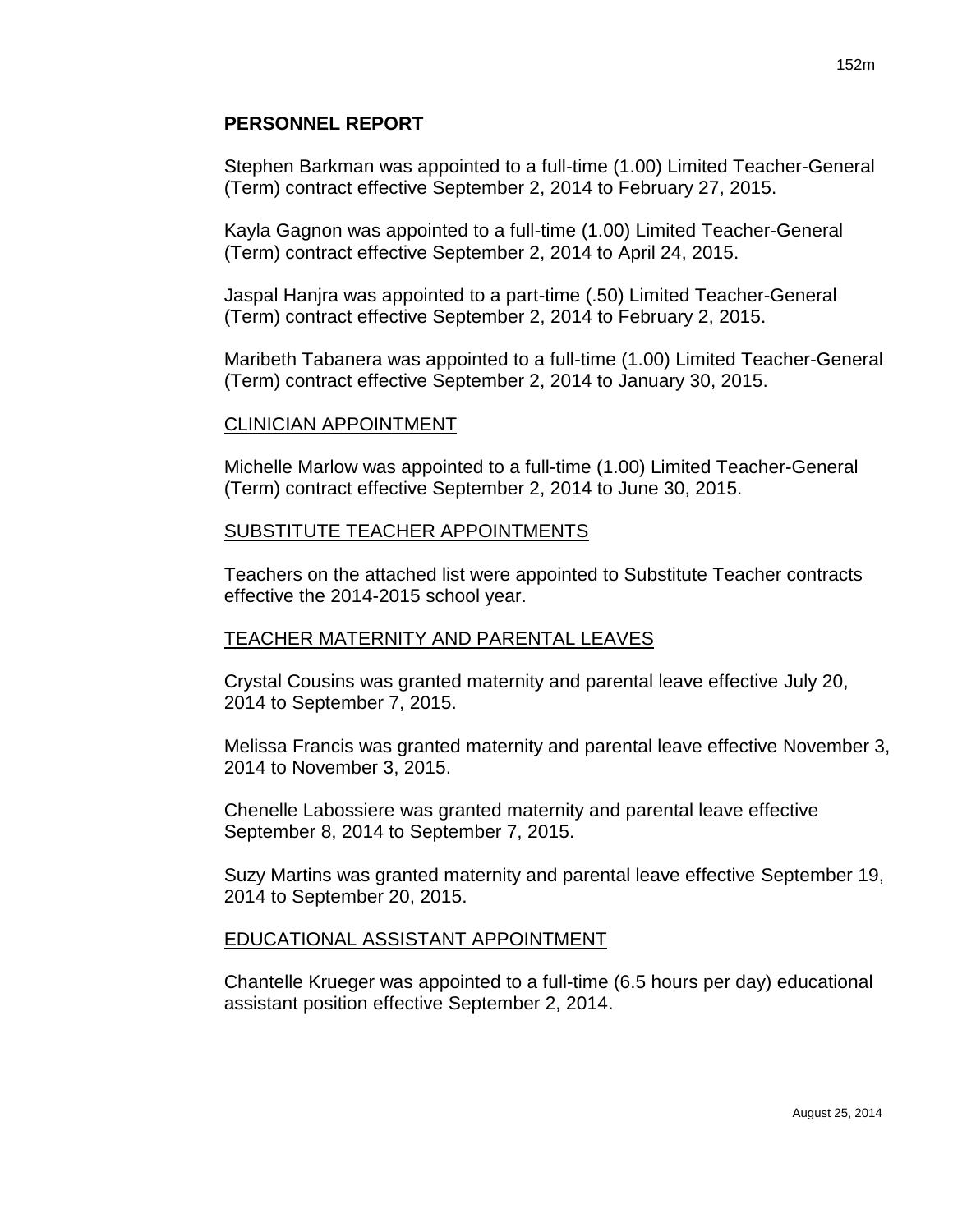### **PERSONNEL REPORT**

#### EDUCATIONAL ASSISTANT LEAVE OF ABSENCES

Dion Delorme was granted a part-time (.50) leave of absence effective the 2014- 2015 school year to serve as association president of the Educational Assistants of 7 Oaks.

Alma Brigole was granted a leave of absence, full-time (6.5 hours per day), without pay, effective September 2, 2014 to June 30, 2015.

Alison Cox was granted a leave of absence, full-time (6.5 hours per day), without pay, effective September 2, 2014 to June 30, 2015.

Birinda Kamonyo was granted a leave of absence, full-time (6.5 hours per day), without pay, effective September 2, 2014 to June 30, 2015.

Samira Ramilo was granted a leave of absence, full-time (6.5 hours per day), without pay, effective September 2, 2014 to June 30, 2015.

Federico Vidad was granted a leave of absence, full-time (6.5 hours per day), without pay, effective September 2, 2014 to June 30, 2015.

#### EDUCATIONAL ASSISTANT MATERNITY AND PARENTAL LEAVE

Samantha Pratt was granted maternity and parental leave effective September 2, 2014 to September 7, 2015.

#### INFORMATION TECHNOLOGY TECHNICIAN APPOINTMENT

Edward Maglaque was appointed to the position of Information Technology Technician, full-time (7 hours per day) effective August 25, 2014.

#### LIBRARY TECHNICIAN APPOINTMENT

Theresa Szkwarek was appointed to the position of Library Technician, full-time (1.00), effective August 25, 2014.

#### CHILD CARE COORDINATOR RESIGNATION

Linda Beilner gave notice of intent to resign effective June 27, 2014.

#### CUSTODIAN RESIGNATION

Douglas Krahn gave notice of intent to resign effective June 25, 2014.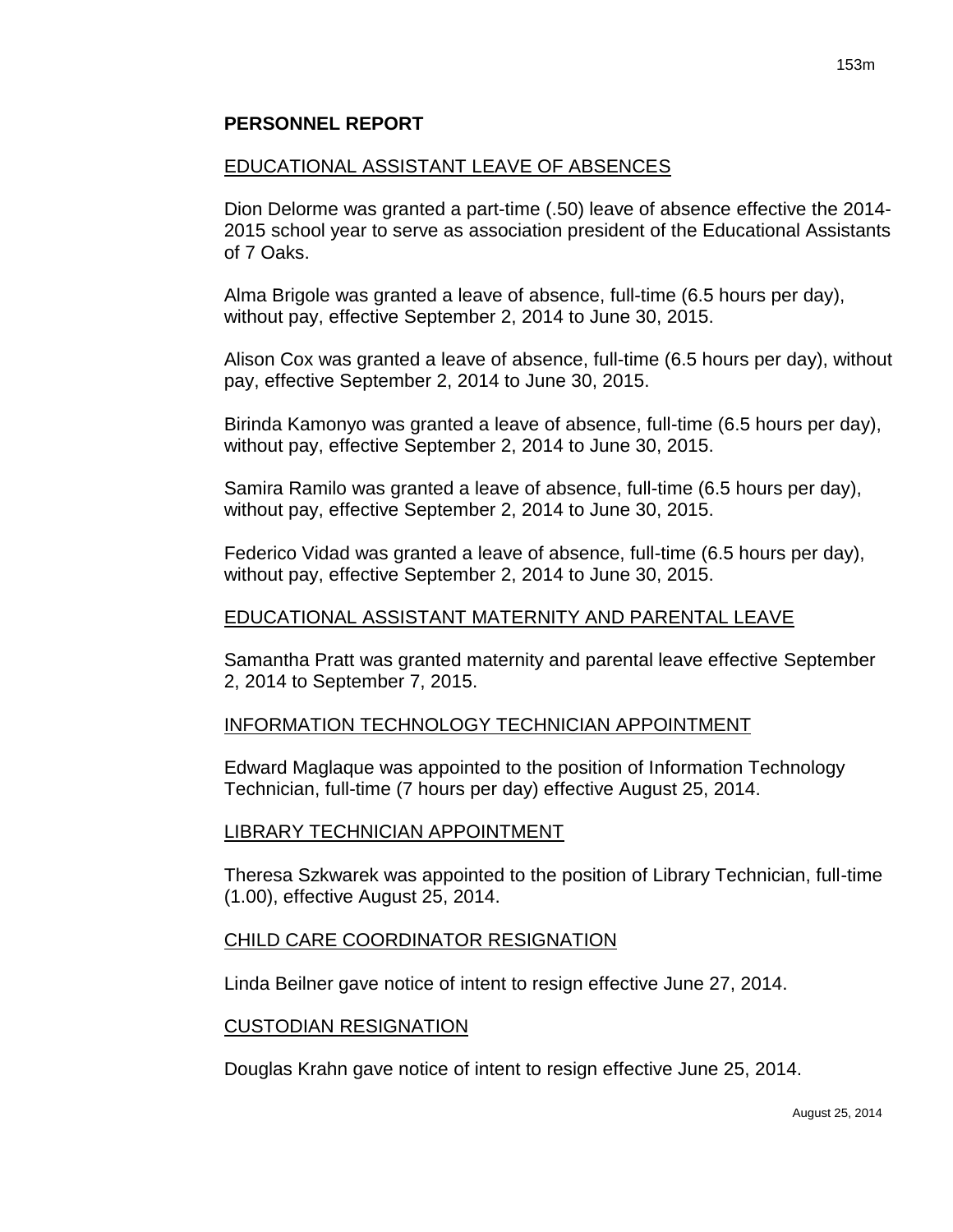## **PERSONNEL REPORT**

## IMMIGRANT TEACHER EDUCATION PROGRAM (ITEP) APPOINTMENTS

The following were appointed to the ITEP Program effective September 2, 2014 to June 30, 2015:

Rowena Matilla Alma Brigole Samira Romilo Maria Cordova

Birinda Kamonyo Fernando Lopez-Morales Jaspal Hanjra

## **SUPERINTENDENT'S REPORT**

The following matter was received as information:

- **Personnel Matters.**
- DRAFT: Priorities & Plans 2014-2015.

Trustee Ploszay in the Chair.

## **SPECIAL ORDER**

## **7:35 p.m. Michele Kading**

Presentation regarding green space north of Murray Avenue, west of Donan Street that was created as part of the search for a location for West Kildonan Collegiate.

# **14-191 2014-2015 Board Calendar**

Jaworski / Sawka

That the following changes be made to the 2014-2015 Board calendar:

Informal Board meeting scheduled for December 1 be changed to an all-day Informal Board meeting on Saturday, December 6.Board Retreat scheduled for June 12 & 13, 2015 be moved to May 22 & 23, 2015 (Hecla Island Resort). **Carried**

# **14-192 Donation to the Seven Oaks Education Foundation in Honour of the Retirement of Edie Wilde**

## Sarbit / Juan

That the Board donate \$5,000 to the Seven Oaks Education Foundation Inc. in honour of the retirement of Edie Wilde and her dedicated service to the students, parents and community of Seven Oaks School Division. **Carried**

August 25, 2014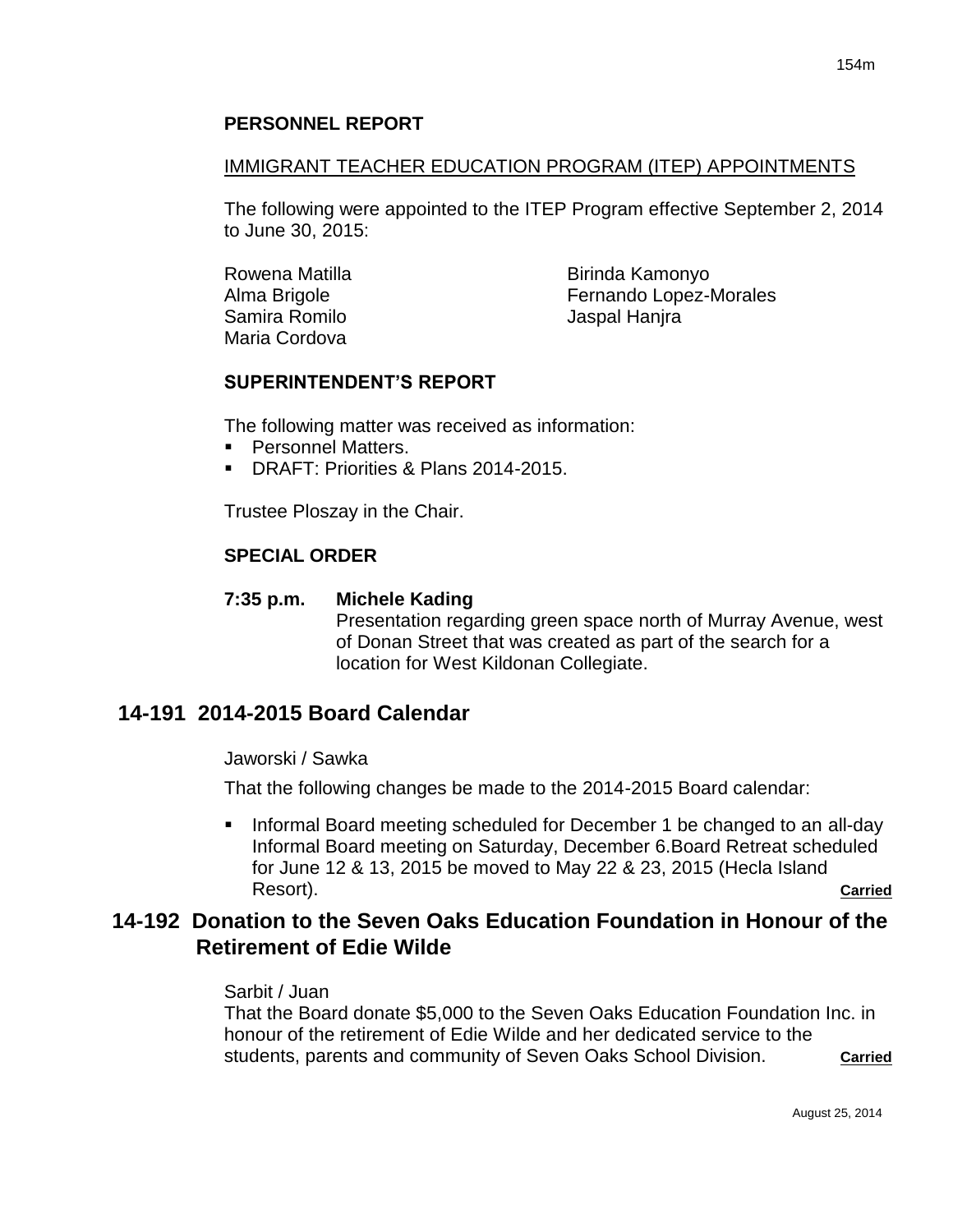## **SUPERINTENDENT'S REPORT**

The following matters were received as information:

- Relocation of MET School Update.
- R.F. Morrison School Addition.
- École Rivière-Rouge Update.
- **Anti-Spam Legislation.**

## **CONSENT AGENDA**

## **14-193 Consent Agenda**

Jaworski / Sarbit That the Consent Agenda be approved. **Carried**

### Landmark Planning & Design Inc. Invoice No. 3174

That Invoice No. 3174 for the MET School Relocation project in the amount of \$6,603.47 be paid to Landmark Planning & Design Inc.

#### Bockstael Construction Certificate of Payment No. 11

That Certificate of Payment No. 11 for the Maples Collegiate Commons Addition project in the amount of \$698,107.71 be paid to Bockstael Construction Ltd.

#### Statutory Holdback Bockstael Construction Certificate of Payment No. 11

That the Statutory Holdback on Certificate of Payment No. 11 for the Maples Collegiate Commons Addition project in the amount of \$53,907.93 be paid to the Seven Oaks School Division/Bockstael Construction 449 account.

#### Gateway Construction & Engineering Certificate of Payment No. 9

That Certificate of Payment No. 9 for the Victory Day Care project in the amount of \$49,654.62 be paid to Gateway Construction & Engineering Ltd.

### Statutory Holdback Gateway Construction & Engineering Certificate of Payment No. 9

That the Statutory Holdback on Certificate of Payment No. 9 for the Victory Day Care project in the amount of \$3,834.33 be paid to the Seven Oaks School Division/Gateway 441 account.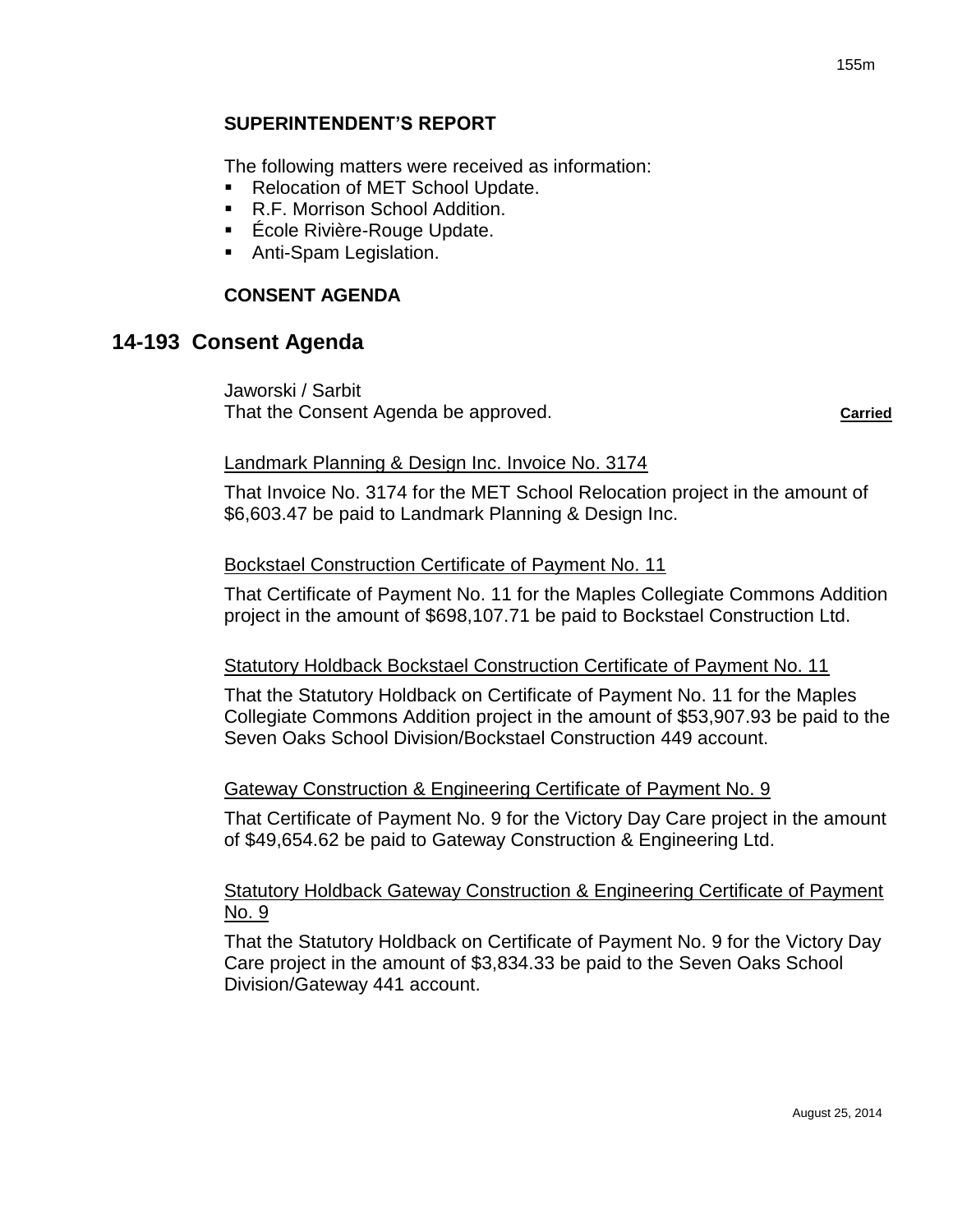### Stantec Consulting Invoice No. 868109

That Invoice No. 868109 for the Garden City Collegiate East Wall/Roof Replacement project in the amount of \$687.36 be paid to Stantec Consulting.

## Number TEN Architectural Group Invoice No. 13397

That Invoice No. 13397 for the MET School Relocation project in the amount of \$7,217.28 be paid to Number TEN Architectural Group.

### Number TEN Architectural Group Invoice No. 12916

That Invoice No. 12916 for the MET School Relocation project in the amount of \$15,641.13 be paid to Number TEN Architectural Group.

### Number TEN Architectural Group Invoice No. 13396

That Invoice No. 13396 for the Edmund Partridge Elevator/Grooming Room project in the amount of \$16,354.58 be paid to Number TEN Architectural Group.

### Number TEN Architectural Group Invoice No. 13395

That Invoice No. 13395 for the Elwick Elevator/Grooming Room project in the amount of \$24,868.03 be paid to Number TEN Architectural Group.

#### Landmark Planning & Design Inc. Invoice No. 3193

That Invoice No. 3193 for the MET School Relocation project in the amount of \$2,655.27 be paid to Landmark Planning & Design Inc.

#### Riley's Reproduction & Print Invoice No. 33002438

That Invoice No. 33002438 for the Garden City Collegiate East Wall/Roof Replacement project in the amount of \$2,368.37 be paid to Riley's Reproduction & Print.

#### Number TEN Architectural Group Invoice No. 13372

That Invoice No. 13372 for the Maples Collegiate Commons Addition project in the amount of \$5,880.40 be paid to Number TEN Architectural Group.

#### Prairie Architects Inc. Invoice No. 4345

That Invoice No. 4345 for the New Red River School project in the amount of \$112,378.26 be paid to Prairie Architects Inc.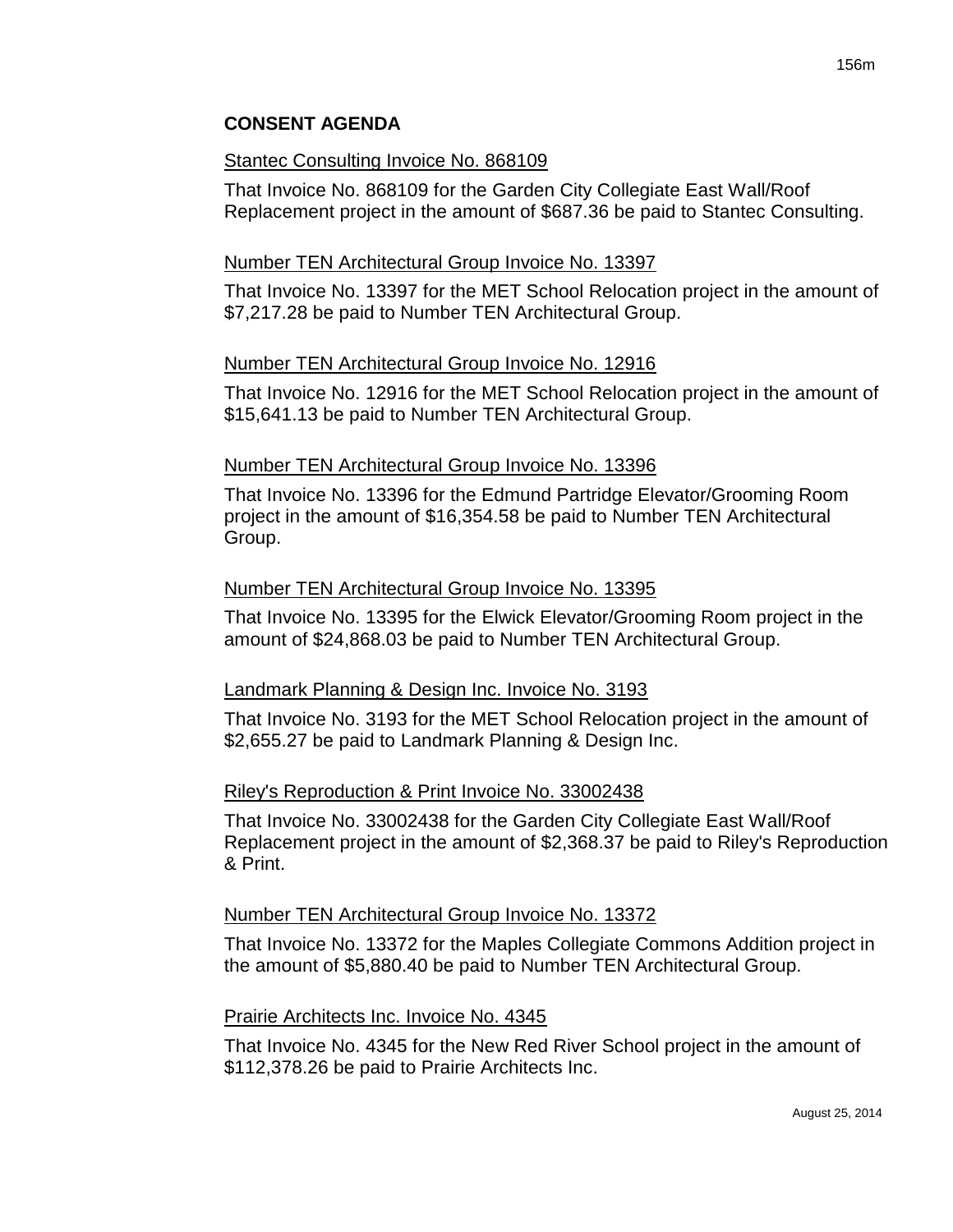#### Prairie Architects Inc. Invoice No. 4337

That Invoice No. 4337 for the New Amber Trails School project in the amount of \$15,265.33 be paid to Prairie Architects Inc.

### Prairie Elevator & Lift Invoice No. 467

That Invoice No. 467 for the Elwick Elevator/Grooming Room Project in the amount of \$5,985.00 be paid to Prairie Elevator & Lift.

### MCM Architects Inc. Invoice No. 5669

That Invoice No. 5669 for the Victory Day Care project in the amount of \$804.47 be paid to MCM Architects Inc.

#### Loewen Mechanical Ltd. Certificate of Payment No. 10

That Certificate of Payment No. 10 for the Maples Collegiate Geothermal project in the amount of \$13,061.43 be paid to Loewen Mechanical Ltd.

#### Statutory Holdback on Loewen Mechanical Ltd. Certificate of Payment No. 10

That the Statutory Holdback on Loewen Mechanical Ltd. Certificate of Payment No. 10 for the Maples Geothermal project in the amount of \$945.57 be paid to the Seven Oaks School Division/Loewen Mechanical 448 account.

#### Release of Holdback to Loewen Mechanical Ltd.

That the Statutory Holdback in the amount of \$99,357.70 plus taxes and accumulated interest in relation to the Maples Collegiate Geothermal project be paid to Loewen Mechanical Ltd., subject to the approval of the Board's solicitor.

#### Bockstael Construction Certificate of Payment No. 12

That Certificate of Payment No. 12 for the Maples Collegiate Commons Addition project in the amount of \$599,596.04 be paid to Bockstael Construction Ltd.

Statutory Holdback Bockstael Construction Certificate of Payment No. 12

That the Statutory Holdback on Certificate of Payment No. 12 for the Maples Collegiate Commons Addition project in the amount of \$46,300.85 be paid to the Seven Oaks School Division/Bockstael Construction 449 account.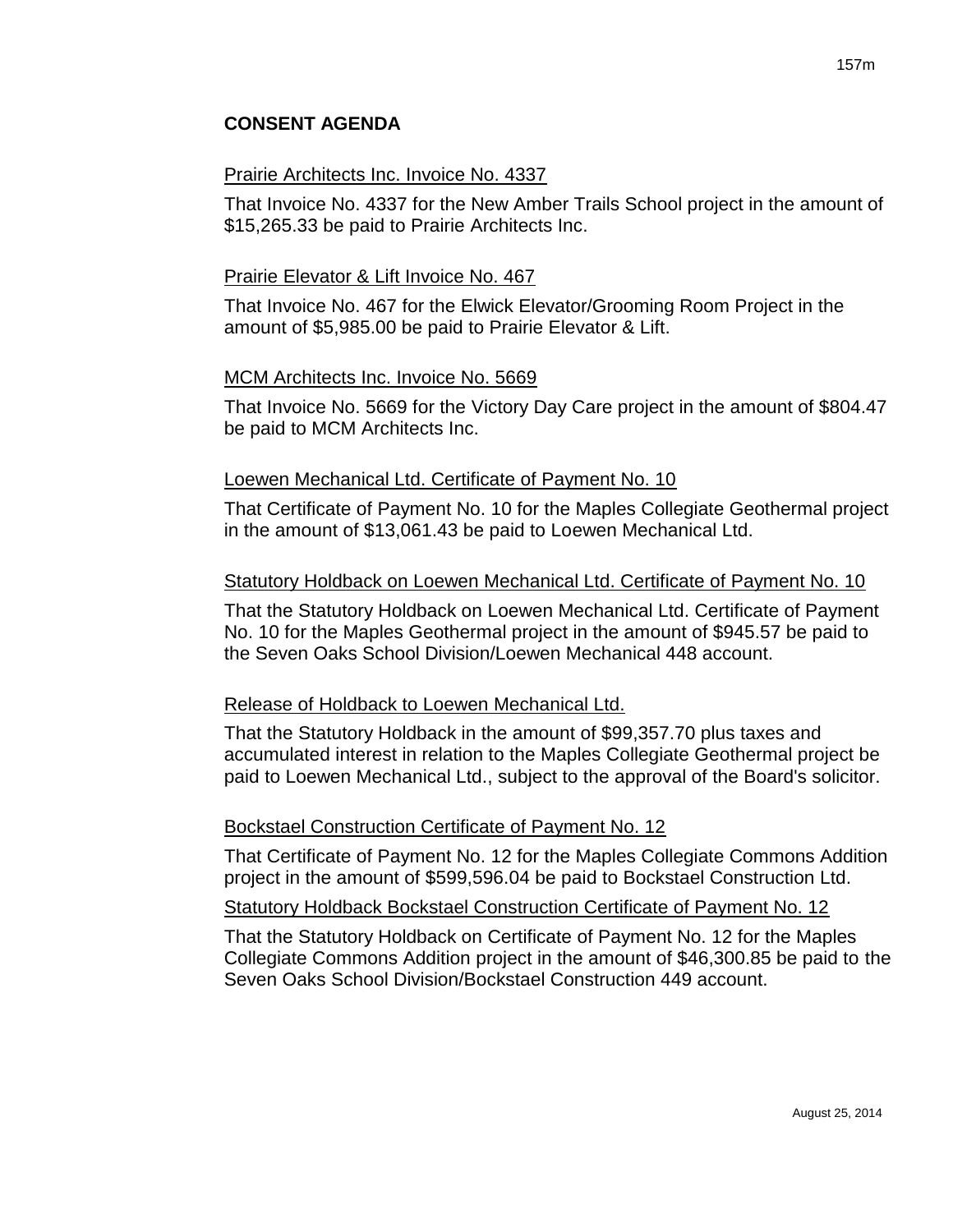### **Bockstael Construction Certificate of Payment No. 13**

That Certificate of Payment No. 13 for the Maples Collegiate Commons Addition project in the amount of \$511,288.61 be paid to Bockstael Construction Ltd.

### Statutory Holdback Bockstael Construction Certificate of Payment No. 13

That the Statutory Holdback on Certificate of Payment No. 13 for the Maples Collegiate Commons Addition project in the amount of \$39,481.75 be paid to the Seven Oaks School Division/Bockstael Construction 449 account.

### Number TEN Architectural Group Invoice No. 13478

That Invoice No. 13478 for the Elwick Elevator/Grooming Room project in the amount of \$21,054.29 be paid to Number TEN Architectural Group.

#### Number TEN Architectural Group Invoice No. 13479

That Invoice No. 13479 for the Edmund Partridge Elevator/Grooming Room project in the amount of \$3,566.14 be paid to Number TEN Architectural Group.

### Number TEN Architectural Group Invoice No. 13481

That Invoice No. 13481 for the Maples Collegiate Commons Addition project in the amount of \$5,739.21 be paid to Number TEN Architectural Group.

#### Number TEN Architectural Group Invoice No. 13480

That Invoice No. 13480 for the MET School Relocation project in the amount of \$1,229.73 be paid to Number TEN Architectural Group.

## Prairie Architects Inc. Invoice No. 4363

That Invoice No. 4363 for the New Amber Trails School project in the amount of \$15,201.19 be paid to Prairie Architects Inc.

#### Prairie Architects Inc. Invoice No. 4366

That Invoice No. 4366 for the New Red River School project in the amount of \$78,035.08 be paid to Prairie Architects Inc.

## Gateway Construction & Engineering Certificate of Payment No. 10

That Certificate of Payment No. 10 for the Victory Day Care project in the amount of \$124,004.34 be paid to Gateway Construction & Engineering.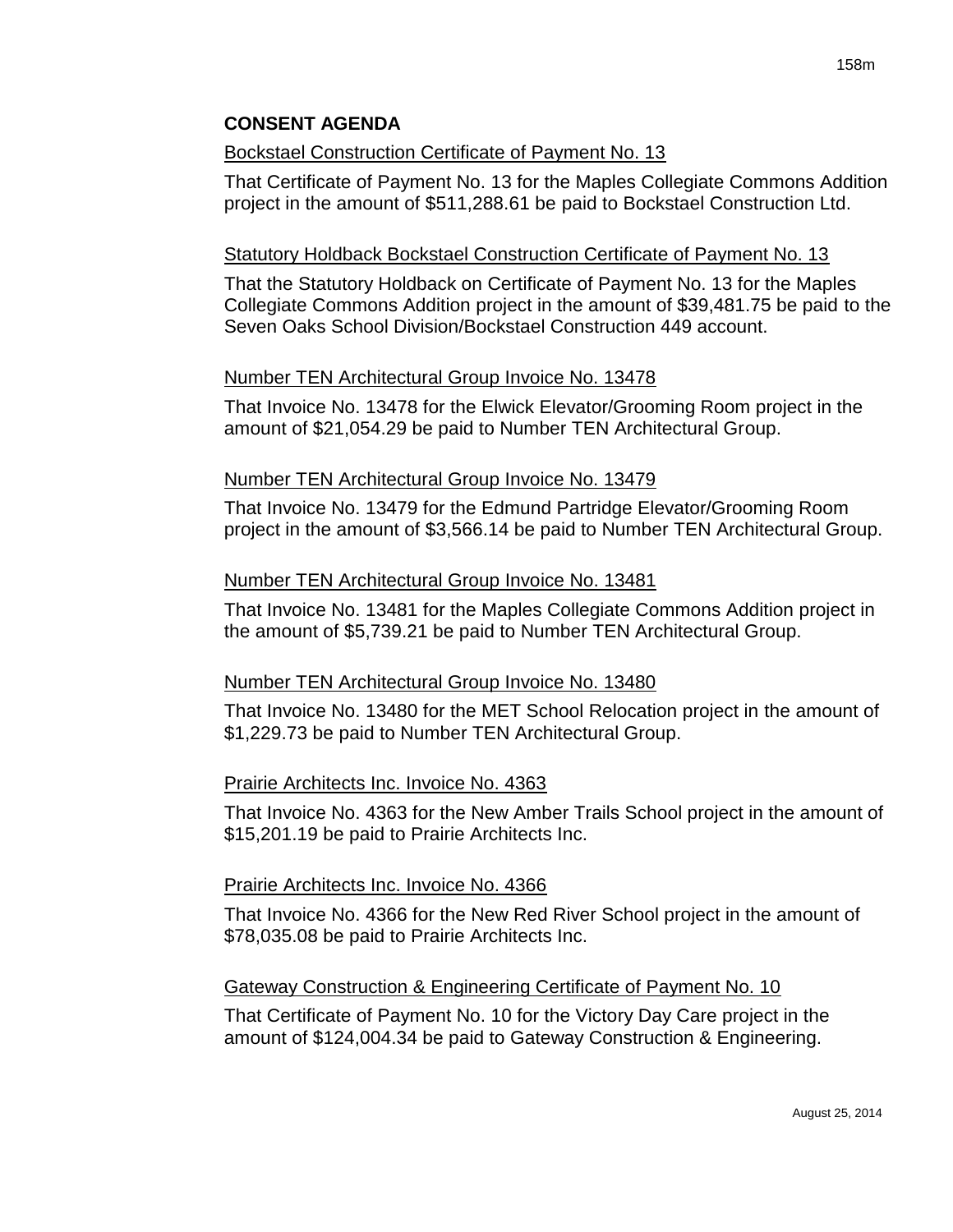## Statutory Holdback Gateway Construction & Engineering Certificate of Payment No. 10

That the Statutory Holdback on Certificate of Payment No. 10 for the Victory Day Care project in the amount of \$9,575.63 be paid to the Seven Oaks School Division/Gateway 441 Victory Day Care account.

### Stantec Consulting Invoice No. 876629

That Invoice No. 876629 for the Garden City Collegiate East Wall/Roof Replacement project in the amount of \$12,177.67 be paid to Stantec Consulting.

### QCA Building Envelope Ltd. Invoice No. 504

That Invoice No. 504 for the new Amber Trails School project in the amount of \$1,391.25 be paid to QCA Building Envelope Ltd.

#### M. Block & Associates Invoice No. W-2014-140

That Invoice No. W-2014-140 for the new Amber Trails School Project in the amount of \$627.38 be paid to M. Block & Associates.

#### Landmark Planning & Design Inc. Invoice No. 32143

That Invoice No. 32143 for the MET School Relocation project in the amount of \$1,359.75 be paid to Landmark Planning & Design Inc.

#### MCM Architects Inc. Invoice No. 5698

That Invoice No. 5698 for the Victory Day Care project in the amount of \$1,775.75 be paid to MCM Architects Inc.

## **CONFERENCE REPORTS**

- Melanie Sharp, Teacher, H.C. Avery School. 2014 American Counseling Association, March 27 to 30, 2014 - Honolulu, Hawaii.
- Norbert Raabe, Teacher, École Leila North Community School. International Technology and Engineering Educators Association 2014, March 27 to 29, 2014 - Orlando, Florida.
- Pamela Bosiuk-Franklin, Teacher, Maples Collegiate. National Council of Teachers of Mathematics Annual Meeting and Exposition, April 9 to 12, 2014 - New Orleans, Louisiana.
- Richard Lupu, Teacher, A.E. Wright School. National Council of Teachers of Mathematics Annual Meeting and Exposition, April 9 to 12, 2014 - New Orleans, Louisiana.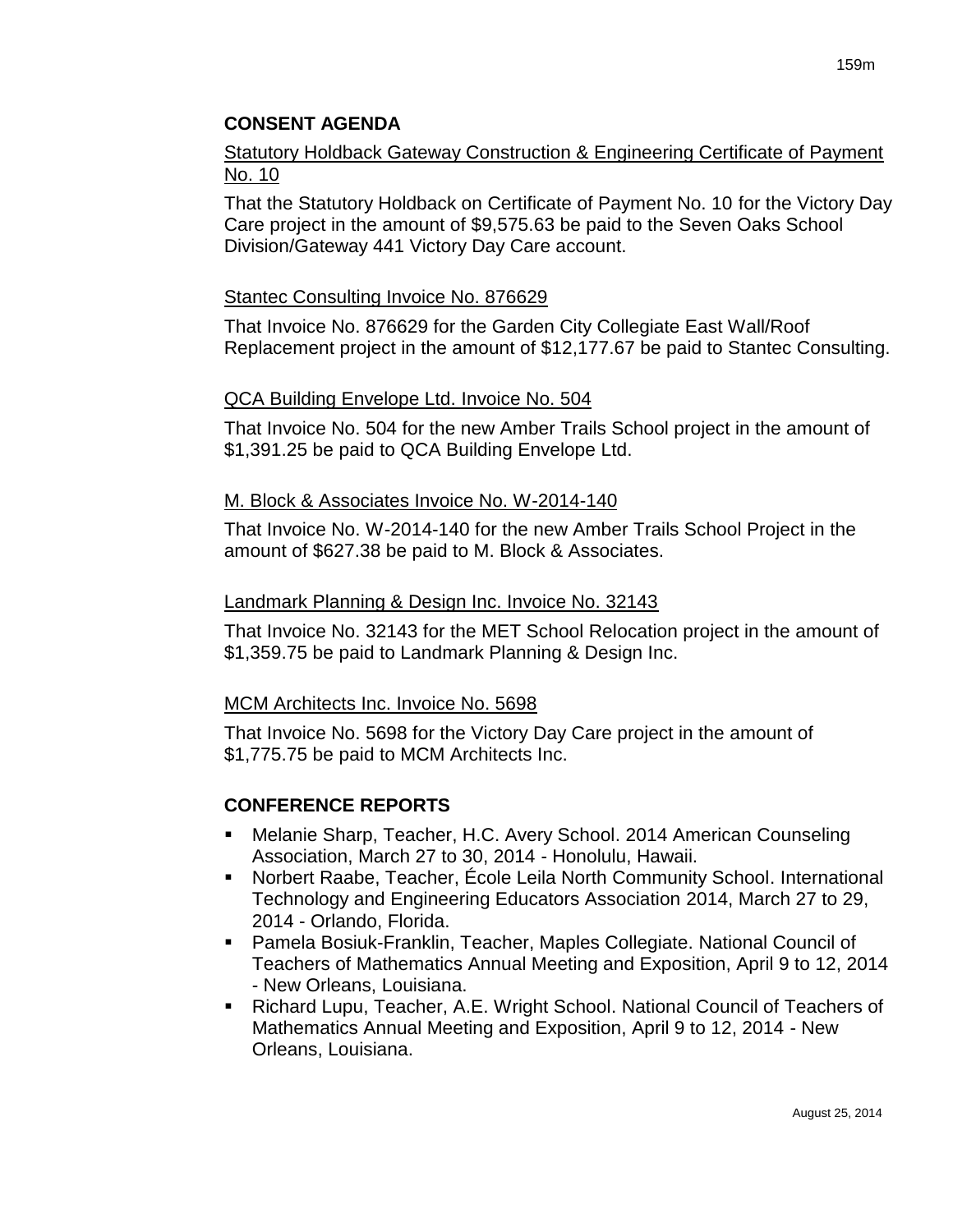# **CONFERENCE REPORTS**

- Scott Poworoznyk, Teacher, West Kildonan Collegiate. National Council of Teachers of Mathematics Annual Meeting and Exposition, April 9 to 12, 2014 - New Orleans, Louisiana.
- Sheryl Wagner, Teacher, A.E. Wright School. Bridging the Hearts and Minds of Youth: Mindfulness in Clinical Practice, Education and Research, February 7 to 9, 2014 - San Diego, California.
- Tanya Henry, Teacher, West Kildonan Collegiate. Broadway Teachers Workshop, July 8 to 10, 2013 - New York City, New York.
- Mellissa Proctor, Teacher, Garden City Collegiate. Learning and The Brain, May 8 to 10, 2014 - New York City, New York.
- Maria Mathwig, West St. Paul; Marika Hackbart, W.K.C.; Carole McMillan, Elwick; Rita Globa, Riverbend. Bridging the Hearts and Minds of Youth: Mindfulness in Clinical Practice, Education and Research, February 7 to 9, 2014 - San Diego, California.
- Marissa Gunn, Speech Pathologist, E.C.S.S. International Reading Conference, May 10 to 12, 2014 - New Orleans, Louisiana.
- Michelle Reimer, Teacher, H.C. Avery School. American Counselling Association National Conference, March 27 to 30, 2014 - Oahu, Hawaii.
- Erin Risbey, Teacher, Elwick School. National Orff Conference 2014, April 10 to 13, 2014 - Halifax, Nova Scotia.
- Hannya Bryl-Klimenko, Teacher, R.F. Morrison School. National Ukrainian Teacher's Conference, May 4 to 6, 2012 - Toronto, Ontario.
- Heidi Reimer, Teacher, Garden City Collegiate. Council for Exceptional Children Conference, April 9 to 12, 2014 - Philadelphia, Pennsylvania.
- Jaime Carpenter, Teacher, West St. Paul School. Encounters with the Pedagogical Project of Reggio Emilia: Collaboration, Complexities and Connections, October 19 to October 20, 2012 - New Westminster, British Columbia.
- Jasmine Goyal, James Nisbet & Jeanette Mantolino, Belmont. ASCD, March 15 to 17, 2014 - Los Angeles, California.
- Jason Vanderhooft, Teacher, École Leila North Community School. International Technology and Engineering Educators Association 2014, March 27 to 29, 2014 - Orlando, Florida.
- Kristin Chartrand, Teacher, École Riverbend School. De mots et de craie, May 15 to 16, 2014 - Sherbrooke, Quebec.
- Lina Arruda & Judy Gravito Forbes, Teachers, Garden City Collegiate. American Counselling Association Conference & Expo, March 26 to 30, 2014 - Honolulu, Hawaii.
- Lucille Rodrigues-Braga, Speech Pathologist, E.C.S.S. Young Child Expo and Conference, April 23 to 25, 2014 - New York City, New York.
- Lynda Brethauer Venton, Teacher, Maples Collegiate. National Conference on LGBT Equality, January 30 to February 2, 2014 - Houston, Texas.
- Lori Wiebe, Teacher, O.V. Jewitt School. National Orff Conference, April 10 to 14, 2014 - Halifax, Nova Scotia.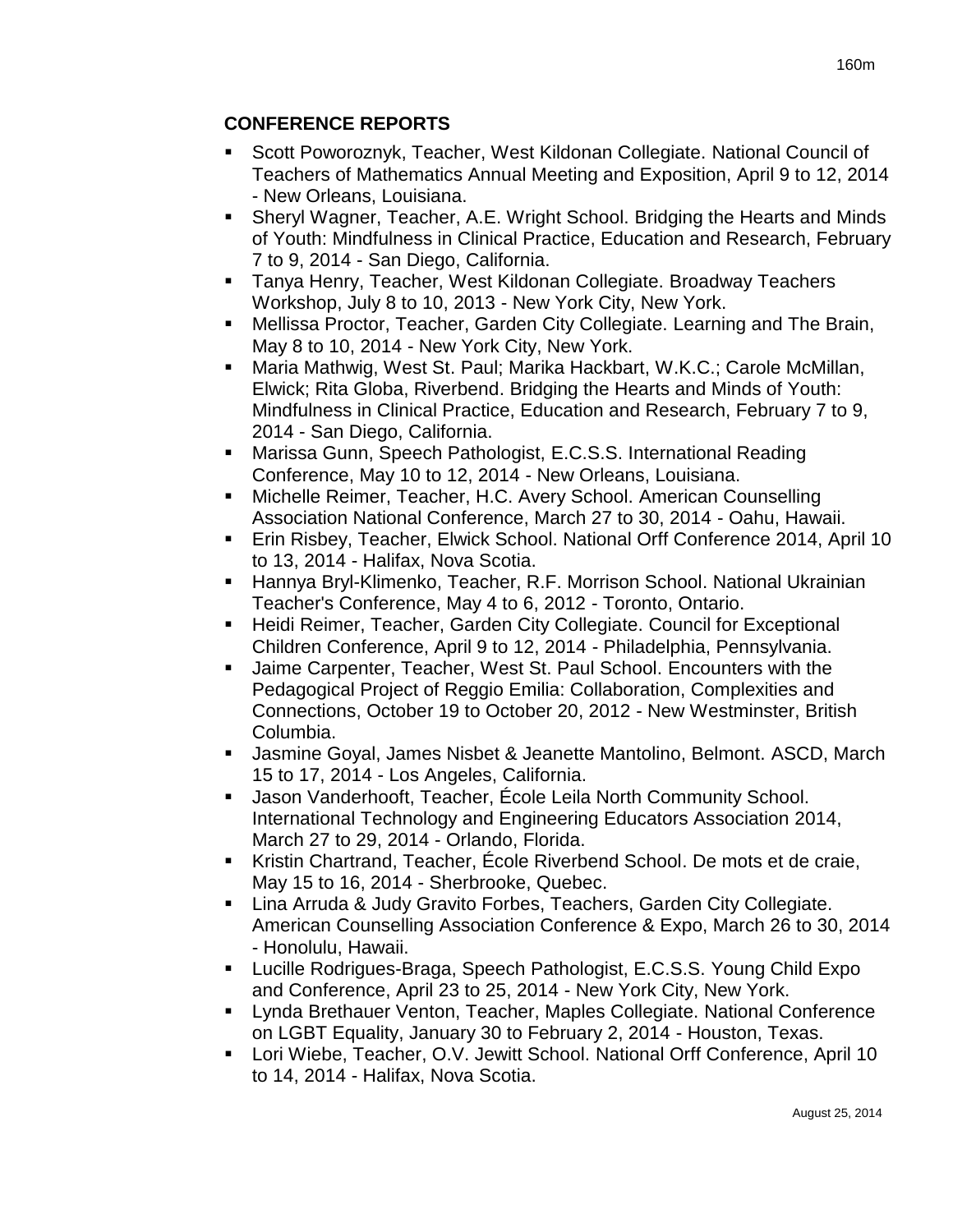# **CONFERENCE REPORTS**

- Alana Howden, Speech Pathologist, E.C.S.S. Young Child Expo and Conference, April 23 to 25, 2014 - New York City, New York.
- Andrea MacDonald, Social Worker, E.C.S.S. Young Child Expo and Conference, April 23 to 25, 2014 - New York City, New York.
- Anna Melizza, Teacher, Constable Finney School. Bridging the Hearts and Minds of Youth: Mindfulness in Clinical Practice, Educational Research, February 7 to 9, 2014 - San Diego, California.
- Andrea Misner, Teacher, Maples Collegiate. 2014 National Science Teachers Conference, April 3 to 6, 2014 - Boston, Massachusetts.
- Angela Rajfur, Psychologist, E.C.S.S. Global Health and Innovation Conference, April 12 to 13, 2014 - New Haven, Connecticut.
- Alan Romaniuk, Teacher, École Riverbend School. National Council of Teachers of Mathematics, October 23 to 25, 2014 - Las Vegas, Nevada.
- Barbara Di Curzio, Teacher, Maples Collegiate. National Math Conference, April 9 to 12, 2014 - New Orleans, Louisiana.
- **Bernadine Thompson, Teacher, Elwick Community School. Hawaii** International Conference for Educators, January 5 to 8, 2014 - Honolulu, Hawaii.
- Cheryl Thorlakson, Psychologist, E.C.S.S. Young Child Expo and Conference, April 23 to 25, 2014 - New York City, New York.
- Chantal Wiebe, Psychologist, E.C.S.S. Unite for Sight Global Health and Innovation Conference, April 12 to 13, 2014 - New Haven, Connecticut.
- Melissa Delaronde, Vice-Principal, Victory School. ASCD Conference: Every Learner Someday is Now, March 14 to 17, 2014 - Los Angeles, California.
- Kim Kovacs, Principal, École Riverbend School. CAP 2014 Conference, May 6 to 9, 2014 - Halifax, Nova Scotia.

# **CORRESPONDENCE**

- Kerri Irvin-Ross, Minister of Family Services & James Allum, Minister of Education. 2014-2015 Child Care Proposals.
- MacLean's Magazine Article: Second-Class Children. Aboriginal youth face a fate that should horrify Canadians. Why the obvious fix - education - remains so far out of reach.
- Andrea Lawson, Project Leader, Manitoba Education and Advanced Learning. Maples Collegiate Science Lab Renovation-Phase II.
- Helen Robinson-Sette, Manitoba Education and Advanced Learning. Building Student Success with Aboriginal Parents (BSSAP) 2013-14 Reporting & 2014-15 Funding Allocations.
- Kyle Blaquiere, Public Schools Finance Board. Garden City Collegiate 3 Storey East Wing Exterior Wall Replacement.
- Andrea Lawson, Public Schools Finance Board. Maples Collegiate Elevator Design Authority.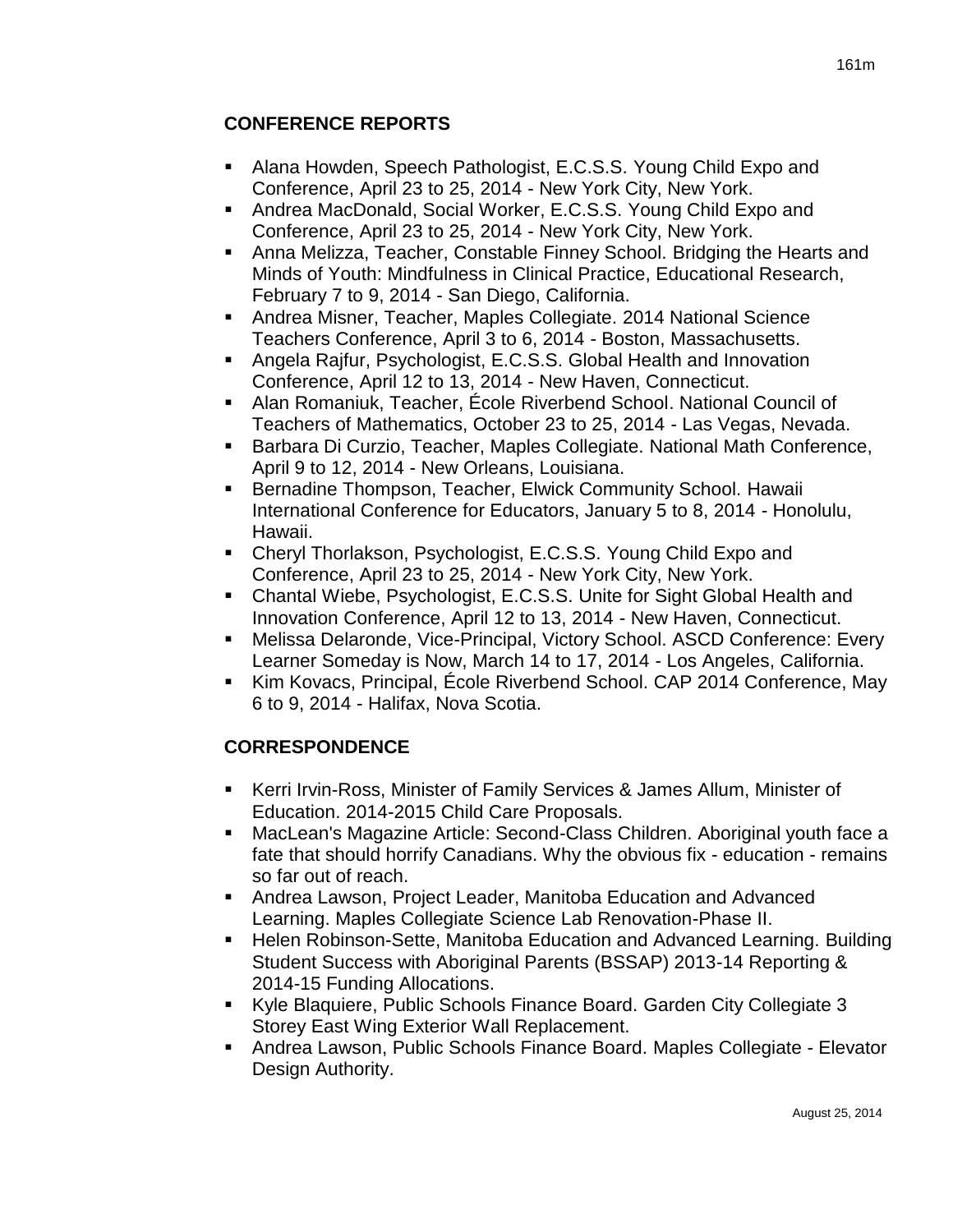- MASBO Members' Professional Development Day. Leadership and Management, November 26, 2014 - Registration open to all education partners.
- Quebec English School Boards Association. Marcus Tabachnick, Executive Director, effective July 1, 2014.
- Floyd Martens, President, Manitoba School Boards Association. Thank you letter to the Honourable James Allum, Deputy Minister Gerald Farthing and Special Assistant Tim Johnson for meeting with the MSBA Executive.
- Carolyn Duhamel, MSBA and Ken Klassen, MASS. Province-wide study to explore the policies and practices that Manitoba schools and school divisions are employing to address inequity among students and families in their communities.
- Floyd Martens, Manitoba School Boards Association. Manitoba School Boards Association Services and Revenue Strategies.
- Floyd Martens, President, Manitoba School Boards Association. Congratulatory letter to George Heshka, Principal, Sisler High School recipient of the C21 Canada, Shifting Minds National Award - innovator in education technology.
- **Brent Olynyk, Chief Administrative Officer, West St. Paul. Letter to Steve** Medwick and Garden City Collegiate commending the Garden City team.
- James Allum, Minister of Education. Margaret Park School recipient of a Manitoba Scientists in the Classroom Grant for 2014-2015.
- James Allum, Minister of Education. Approval of the Balanced School Day for École Riverbend School.
- Dr. Lloyd Axworthy, President and Vice-Chancellor, University of Winnipeg. Thank you for support of I Heart UWinnipeg Opportunity Fund Dinner.
- Floyd Martens, President, Manitoba School Boards Association. Letter to Pauline Lafond-Bouchard, Superintendent and CEO, Red River Valley School Division recipient of the C21 Canada, Shifting Minds National Award for division's technology initiative "One to the World".
- Manitoba School Boards Association. Strategic Priorities 2014-2015.
- Wayne Ewasko, Education and Advanced Learning Critic, Manitoba Progressive Conservative Caucus. Letter indicating Brian Pallister is a proud supporter of teachers and he is committed to strengthening education in Manitoba.
- PC Building a Prosperity Blueprint. Bright Futures for our Children.
- Michelle Kowalchuk, Program and Policy Consultant, Healthy Child Manitoba. Teen Clinic online at [www.teenclinic.ca](http://www.teenclinic.ca/).
- Healthy Schools in Motion Team. 2014 Active Healthy Kids Canada Report Card.
- Naomi Kruse, Executive Director, Manitoba Association of Parent Councils. Resolutions that were presented to the 2014 MAPC Annual General meeting.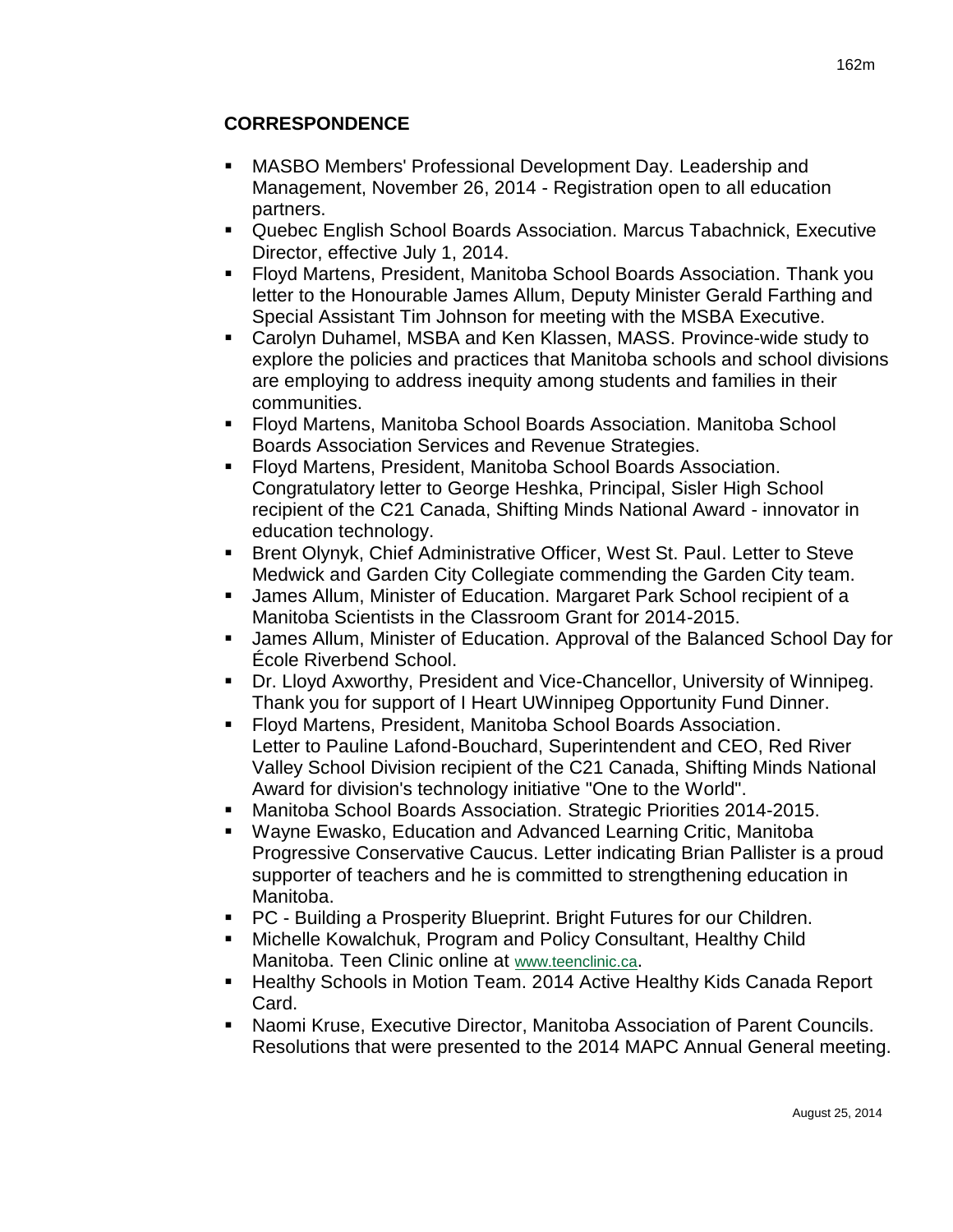# **CORRESPONDENCE**

- Manitoba Education and Advanced Learning. Resources will no longer be distributed through bulk-mail system, but will be available in the News and Events section on Manitoba Professional Learning Environment (MAPLE).
- Linnzi Brown, Senior Manager, KPMG LLP Chartered Accountants. Auditor's Report on the Seven Oaks School Divisions' Schedule of Compensation for the year ended December 31, 2013.
- James Allum, Minister of Education. Approval of the Balanced School Day for Governor Semple and Forest Park Schools for the 2014-2015 school year.
- M. Lemoine, Senior Election Official, City of Winnipeg. Information & Agreement regarding the 2014 school trustee election.
- **Prairie Rose School Division. Bulletin: Secretary Treasurer.**
- Jamie Kozak, Principal Architect, Prairie Architects Inc. R.F. Morrison 20K3 classroom addition schedule.
- Keith Thomas, Risk Manager, Manitoba School Boards Association. Areas of High Risk - people on roof of schools after hours and soccer nets.
- James Allum, Minister of Education and Advanced Learning. Smudging protocol and Guidelines for School Divisions 2014.
- Tyrell Jolley-Campbell, Student, MET School. Thank you letter for choosing him as the recipient of the \$1,000 MET School Cutting Edge Scholarship.
- Craig Bachynski, Number Ten Architectural Group. MET School Renovation Project Bid Summary and 6 Bids.
- Andrea Lawson, Project Leader, Public Schools Finance Board. École Rivière-Rouge Authorization to Proceed to 66% construction documents.
- **John Weselake, Executive Director, Public Schools Finance Board. Approval** to Purchase 630-640 Jefferson Avenue.
- Andrea Lawson, Project Leader, Public Schools Finance Board. Amber Trails School - Furnishing Support.
- John Wassenaar, Number TEN Architectural Group. Maples Collegiate Commons Change Order # 24.
- Kelly Henderson, Manager, Finance and Administration, Manitoba School Boards Association. 2014-2015 Manitoba School Boards Association Fees.
- Gaylene Schroeder-Nishimura, Assistant Secretary-Treasurer, Seven Oaks School Division. Brandon Jazz Festival 2014 Cost Breakdown.
- Glen Anderson, Staff Officer Benefit Plans, Manitoba Teachers' Society. MTS Short Term Disability Documents.
- Jamie Kozak, Principal Architect, Prairie Architects Inc. Amber Trails Change Orders #13 and #24.
- Calvin Hawley, Director, Innovative Technology Services, Manitoba Education. EIS Collection 2014.
- Liane Wychreschuk, Prairie Architects Inc. École Rivière-Rouge Prequalification Ad.
- Manitoba School Boards Association. CPI Update June 2014, July 2014.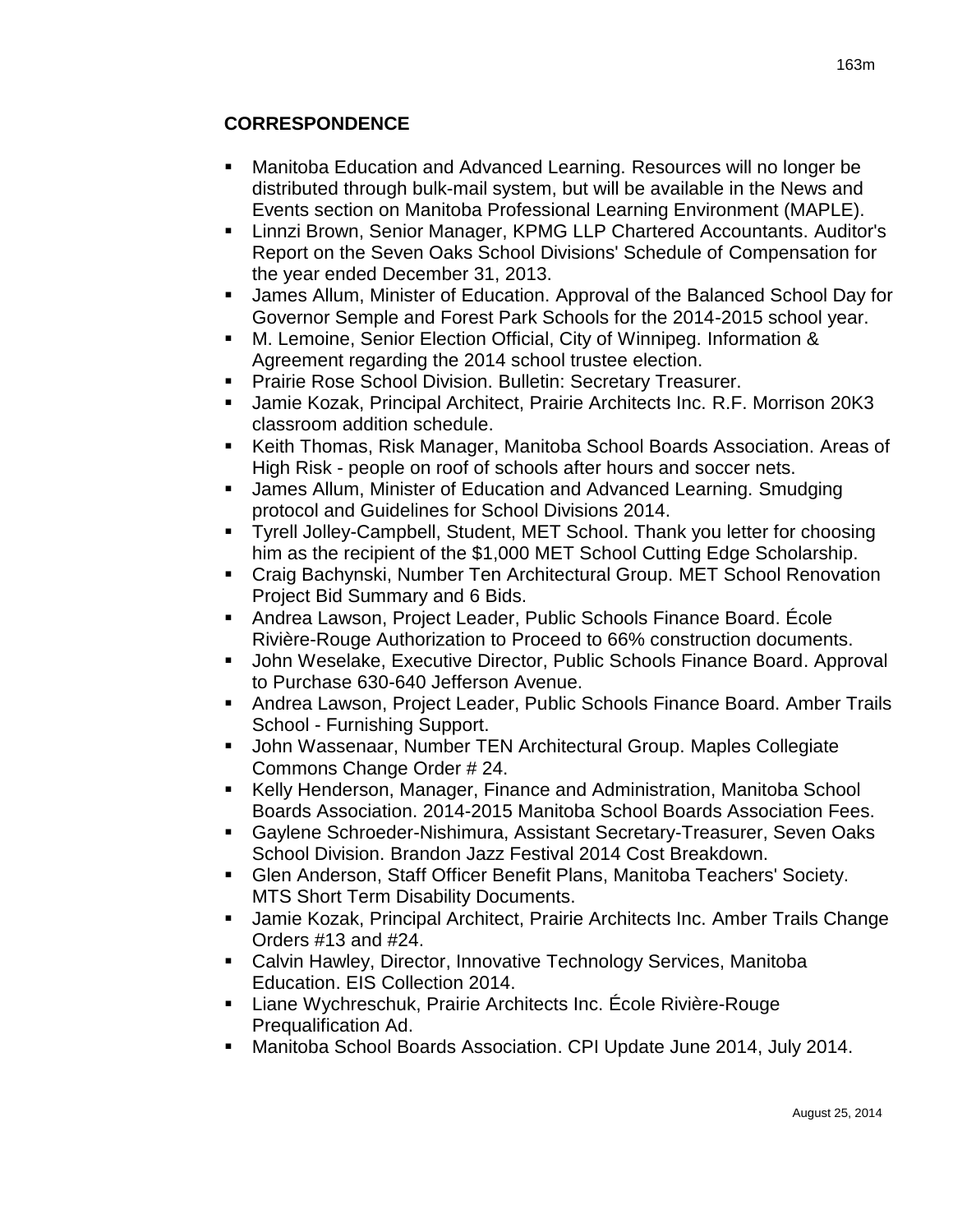## **CORRESPONDENCE**

- Byron Cook, Stantec Consulting. Garden City Collegiate East Wall/Roof Change Directive #02.
- Cory Young, Manitoba Hydro. Application has been approved and École Rivière-Rouge is officially enrolled in the Power Smart New Buildings Program – Custom Design Path.
- **EXTERT** Heather Demetrioff, Associate Director, Manitoba School Boards Association. 2014 School Board Election Resources.
- Kevin Beechinor, Associate, Environmental Services Group Manager, Golder Associates. Preliminary environmental screenings of Division properties.
- Jeffery Moroz, Stantec. Garden City Collegiate Wall/Roof Change Order # 4.
- **MSBA: School Board Election Resources.**
- **Resource Guide for Manitoba Parent Advisory Councils.**
- **Marymound Messenger, July 2014.**
- **Free The Children. 2013 Annual Report.**
- PACER, September 2014, Volume 52-1.
- MacLean's Magazine Article: Second-Class Children. Aboriginal youth face a fate that should horrify Canadians. Why the obvious fix - education - remains so far out of reach.
- Research Project: The Role of School Divisions in Education and Equity.

# **14-194 Moved to Committee of the Whole at 8:53 p.m.**

Dabee / Juan That the Board move into Committee of the Whole. **Carried**

Trustee Sarbit in the Chair.

# **14-195 Photocopier Tender 2014-2015**

Juan / McGowan Approved that Ricoh Canada Inc. be awarded the 2014-15 Photocopier Tender on the basis of lowest bid. **Carried**

## **SUPERINTENDENT'S REPORT**

The following matters was received as information:

- 2014-2015 Child Care Proposals.
- **Student Accident Insurance.**
- Ward Boundary Update.
- **BEEP Program Update.**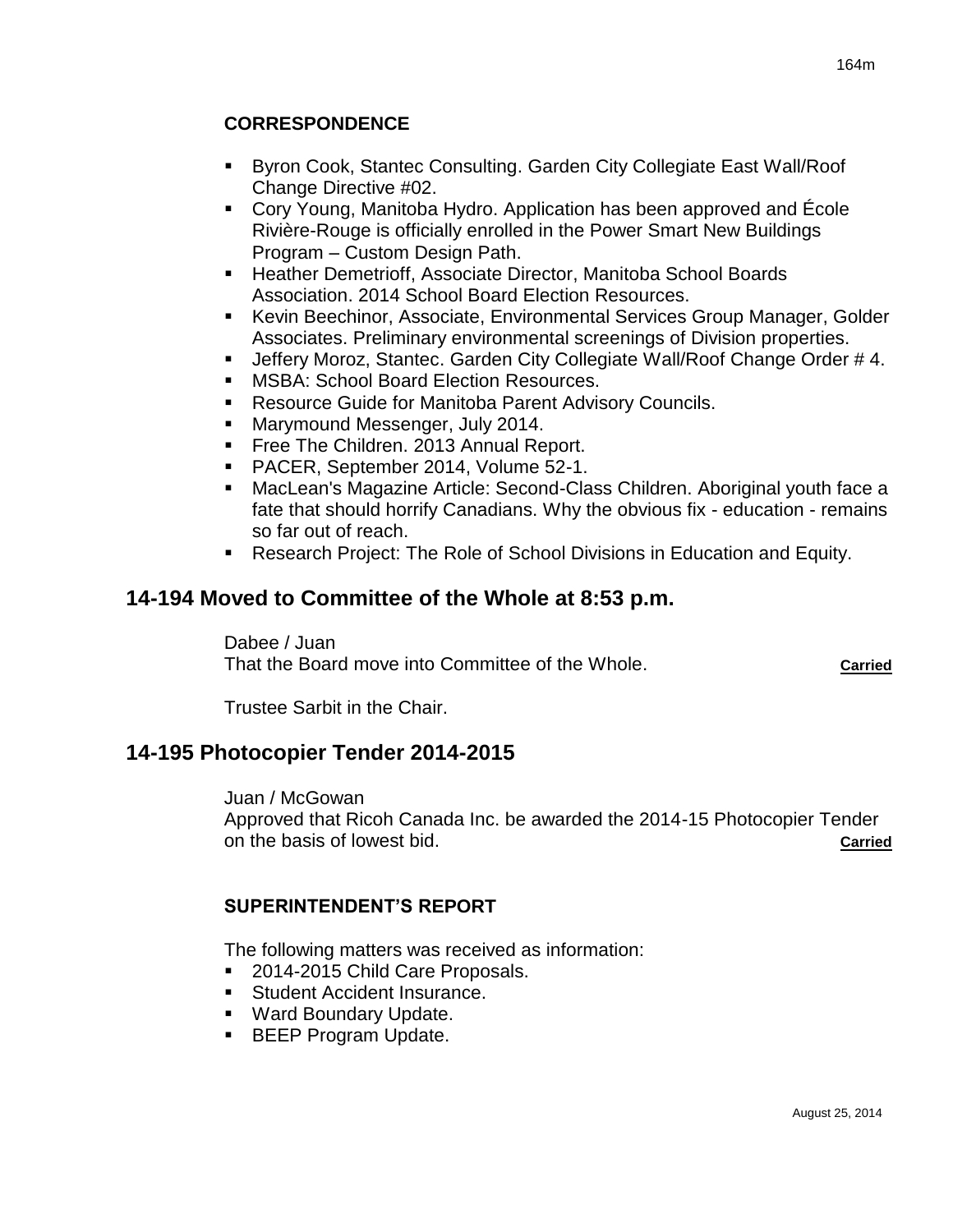The meeting adjourned at 9:35 p.m.

Edward Ploszay Wayne Shimizu<br>Chairperson Secretary-Treas Secretary-Treasurer

\_\_\_\_\_\_\_\_\_\_\_\_\_\_\_\_\_\_\_\_\_\_\_ \_\_\_\_\_\_\_\_\_\_\_\_\_\_\_\_\_\_\_\_\_\_\_\_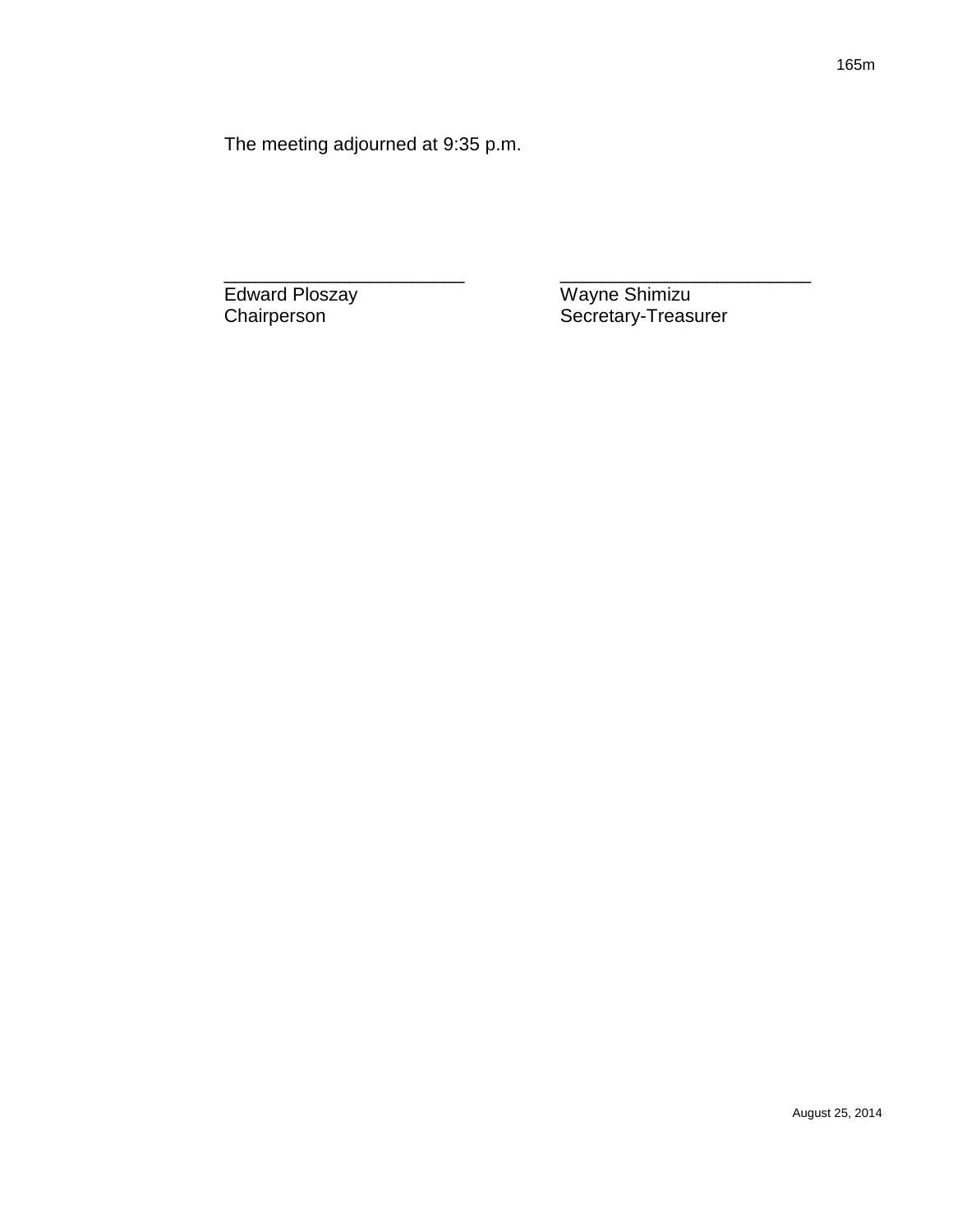#### **SUBSITUTE TEACHER CONTRACTS 2014-2015**

| MARGARET           | ADAMUS           | <b>ALANNA</b>    | DE LUCA           | <b>BONNIE</b>    | <b>HAILSTONE</b> |
|--------------------|------------------|------------------|-------------------|------------------|------------------|
| SATYA N.           | AGGARWAL         | CONNIE J.        | DECORBY           | KATE E.          | HALLETT          |
| ELISE R.           | AHRENS-TOWNSEND  | KEVIN M.         | <b>DENCHUK</b>    | <b>HELEN</b>     | <b>HALPIN</b>    |
| ABAYNEH T.         | AMBAYE           | JESSICA S.       | <b>DENOLF</b>     | JASPAL           | HANJRA           |
| <b>JOYCE</b>       | AQUINO           | PETRO S.         | DENYSENKO         | AMANDEEP K.      | HARISH           |
| PHYLLIS E          | ARNOLD-LUEDTKE   | <b>MARLEY</b>    | DEWAR             | JANET R.         | <b>HARRISON</b>  |
| <b>NORMAN</b>      | ASHER            | MANJOT K.        | DHALIWAL          | <b>BRITTANIE</b> | <b>HAWORTH</b>   |
| TIGISTY A.         | ASMEROM          | NELA G.          | <b>DHRUVE</b>     | JENNIFER M.      | <b>HENRY</b>     |
| <b>JENNIFER</b>    | <b>BABCOCK</b>   | RUXANDRA A.      | <b>DOBREV</b>     | <b>ESTHER</b>    | HERSHFIELD       |
| AMANDEEP A.        | BADHAN           | RONALD R.        | <b>DOEGE</b>      | JOHANNA K.       | HILDEBRAND       |
| PARMINDER K.       | BAGGA            | MATTHEW S.       | DRYSDALE          | NANCY L.         | HILDERMAN        |
| <b>INDERJIT S.</b> | BAGRI            | ANDREA D.        | <b>DVORAK</b>     | ROBERT           | <b>HODGINS</b>   |
| RAJWANT K.         | BAGRI            | <b>JUSTING.</b>  | <b>DACK</b>       | GORD             | <b>HOMENICK</b>  |
| CHERYL A.          | <b>BAIN</b>      | KIERA H.         | <b>DACK</b>       | EDWARD R.        | HUME             |
| <b>ROGER</b>       | <b>BAMBURAK</b>  | WESLEY           | EATON             | HOLLY J.         | <b>HUNTER</b>    |
| <b>MONIKA</b>      | BANSAL           | BEV              | <b>ECCLES</b>     | DAVID J.         | <b>IMRIE</b>     |
| COLIN M.           | BELL             | <b>ROBIN</b>     | EDWARDS           | RODINE L.        | <b>ISFELD</b>    |
| <b>PATRICK</b>     | <b>BEND</b>      | <b>DONNA</b>     | ENGEL             | <b>BRYTANI</b>   | <b>IVISON</b>    |
| LINDA              | <b>BENSON</b>    | LISA             | <b>ENNS</b>       | AKANKSHA         | JAIN             |
| <b>WENDY</b>       | BERGMAN          | ROGER R.         | <b>ESPINO</b>     | GURWINDER K.     | JAURA            |
| JASDEEP K.         | <b>BHANGU</b>    | JORDANA A.       | ETKIN             | <b>FRANCINE</b>  | JEBB             |
| JOAN A.            | BILOW-BUDOWSKI   | WILSON C.        | <b>FALLORIN</b>   | VENISHA          | <b>JOSEPH</b>    |
| GERALD             | <b>BOHEMIER</b>  | <b>JESSICA</b>   | <b>FARIAS</b>     | BRADY M.         | KABEZ            |
| AARON              | BOILA            | <b>SLAVO</b>     | <b>FEDERKEVIC</b> | REETU            | KALSI            |
| CHRISTINE M.       | <b>BONIELLO</b>  | BRYAN            | <b>FETTER</b>     | ABU B.           | KAMARA           |
| LORI               | <b>BOTAN</b>     | PETER J.         | <b>FIRTH</b>      | MICHAEL S.       | <b>KARPENKO</b>  |
| SHANNON            | <b>BRAUN</b>     | DEE M.           | <b>FORD</b>       | HARWINDER        | <b>KAUR</b>      |
| <b>JUSTIN</b>      | <b>BRETECHER</b> | RICHARD D.       | <b>FORD</b>       | <b>RUPINDER</b>  | KAUR             |
| <b>KRISTEN</b>     | <b>BROMILOW</b>  | JENNA M.         | <b>FORSLUND</b>   | <b>SHARON</b>    | KAYE             |
| LAURA T.           | <b>BUDOWSKI</b>  | RICHARD B.       | FREEMAN           | SUSAN            | KELLER           |
| LINDA J.           | CAMPBELL         | LUISA H.         | <b>FRIESEN</b>    | <b>MADELEINE</b> | <b>KETTNER</b>   |
| JAMIE-LEE          | CAPISTRANO       | LEAH             | <b>FROST</b>      | PUNAM            | KHURANA          |
| ELENA              | CARTY            | <b>PATRICK</b>   | GADSBY            | PAULIS           | KIM              |
| ERIN               | CATHERS          | ROBERT B.        | GAMBLE            | <b>IRINA</b>     | <b>KIRMAN</b>    |
| JASWINDER K.       | CHEEMA           | ANDREW R.        | <b>GAMBY</b>      | AGATHA           | KLASSEN          |
| SAMANTHA K.        | <b>CHEONG</b>    | <b>PUSHAPJIT</b> | <b>GILL</b>       | HENRY J.         | KLASSEN          |
| NESTOR M.          | <b>CHING</b>     | BRENDA J.        | GLOBA             | ALEXA S.         | KLEIN            |
| <b>BORIS</b>       | <b>CICAK</b>     | <b>RITA</b>      | GLOBA             | ADAM D.          | KLOWAK           |
| <b>BRYAN</b>       | CLENDENAN        | TOMASZ W.        | <b>GLOWACKI</b>   | SUSANNE          | KLUEPPEL         |
| STEVEN W.          | <b>COLLIER</b>   | <b>MURRAY</b>    | <b>GOLDENBERG</b> | <b>JEFFREY</b>   | KNIGT            |
| KELLY              | <b>COLLINS</b>   | <b>MONIKA</b>    | GOYAL             | SYD J.           | <b>KORSUNSKY</b> |
|                    |                  |                  |                   |                  |                  |
| CAROL D.           | COOK             | <b>MARTHA</b>    | GRAHAM            | CHARLOTTE        | KOWALCHUK        |
| DANIEL N.          | CORRIGAN         | ROBERT           | <b>GREGOIRE</b>   | MICHAL T.        | <b>KOWALIK</b>   |
| <b>ANITA</b>       | <b>CRUZ</b>      | DAVID E.         | GRESKIW           | LINA             | LA ROSA          |
| LILI               | DARAPHONE        | KELSEY D         | GRIFFITH-PARKER   | DIANE G.         | LAFOURNAISE      |
| JAMES M.           | <b>DAVIES</b>    | <b>KEVIN</b>     | GROOT             | REESA G.         | LANGHANS         |
| COLLEEN S.         | DAWSON           | ALYSON           | GYSEL             | BRITTANY J.      | LASKO            |